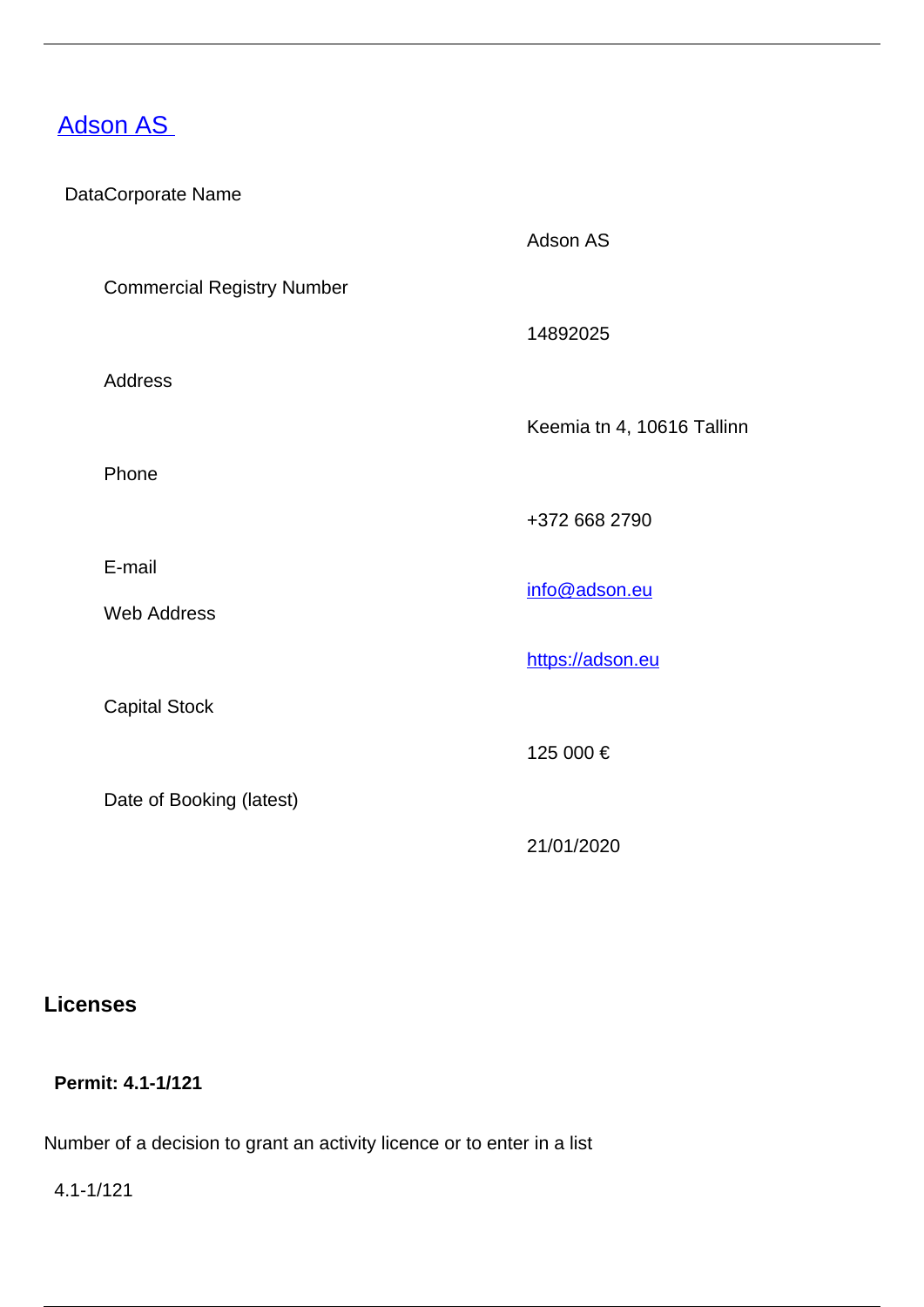Date of a decision to grant an activity licence or to enter in a list

24/08/2020

Service specified by license

3. Execution of payment transactions, including transfers of funds on a payment account with the payment service provider

5. Issue of payment instruments specified in subsection 709 (8) of the Law of Obligations Act; acceptance of payment transactions

## **List of cross-border services provided**

**List of cross-border services provided**

The date of receiving the right to provide cross-border services

17/05/2021

The number of the ruling granting the right to provide cross-border services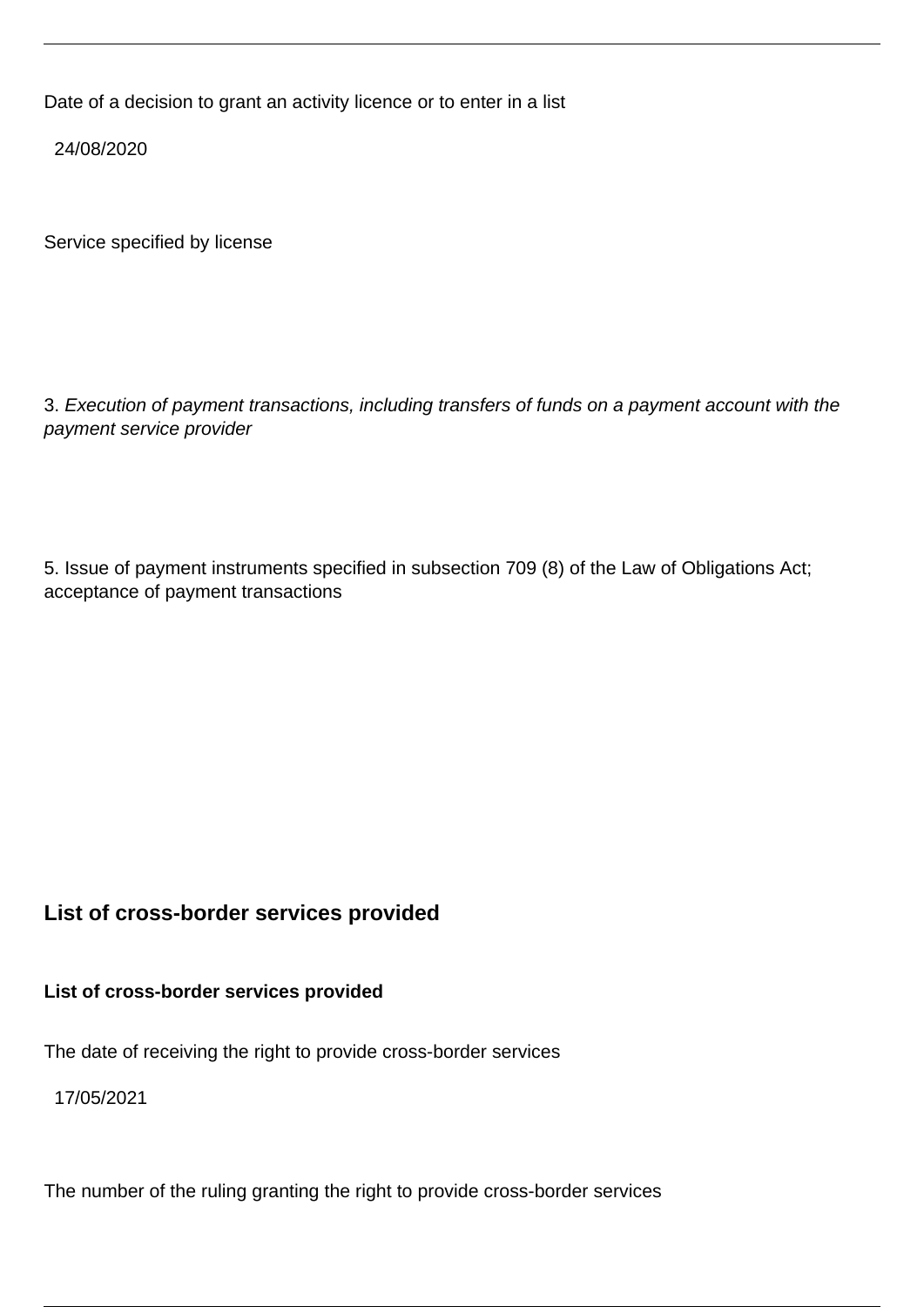4.1-1/58

List of services

 3. Execution of payment transactions, including transfers of funds on a payment account with the payment service provider

Austria

 5. Issue of payment instruments specified in subsection 709 (8) of the Law of Obligations Act; acceptance of payment transactions

Austria

#### **List of cross-border services provided**

The date of receiving the right to provide cross-border services

17/05/2021

The number of the ruling granting the right to provide cross-border services

4.1-1/58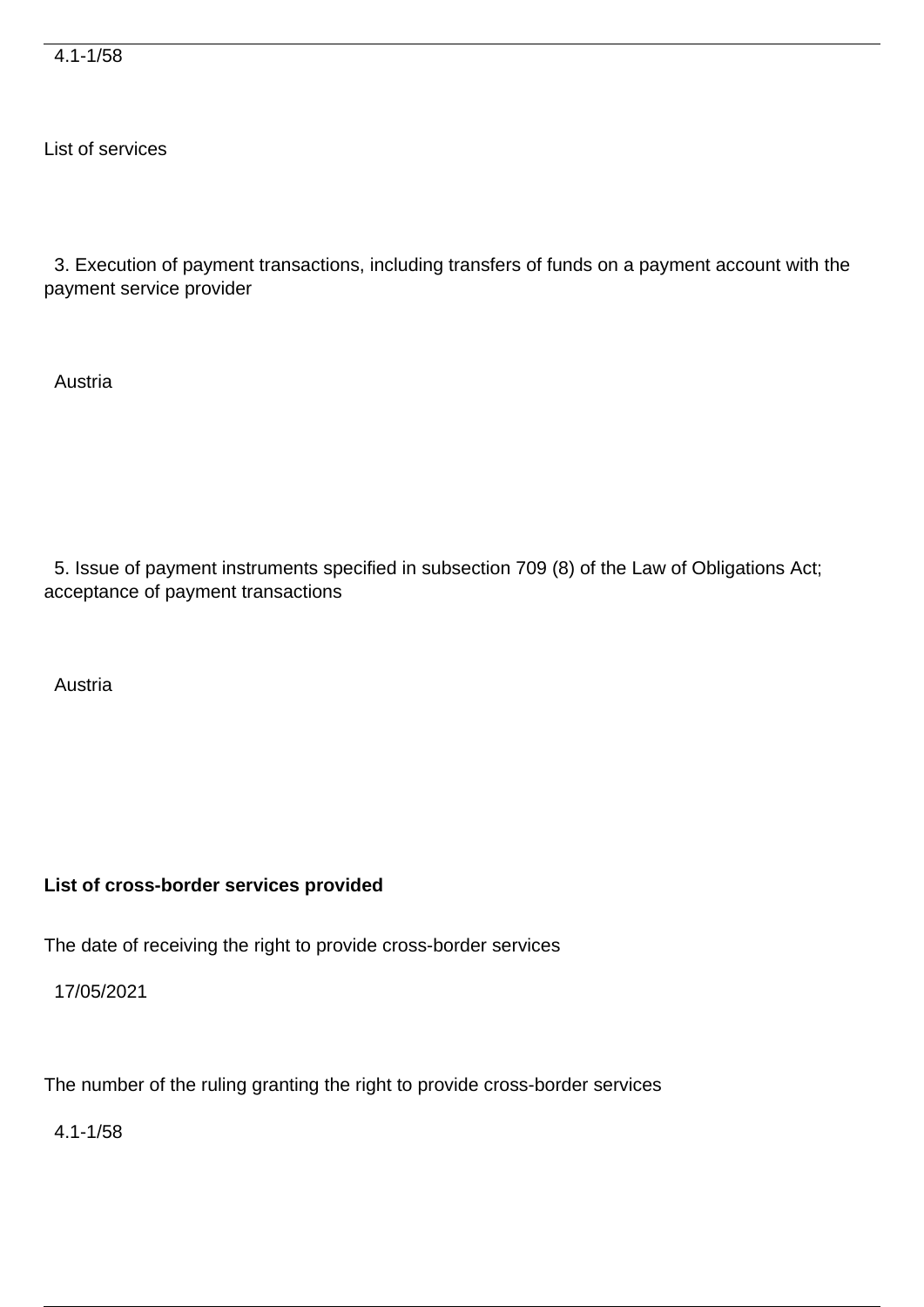3. Execution of payment transactions, including transfers of funds on a payment account with the payment service provider

Finland

 5. Issue of payment instruments specified in subsection 709 (8) of the Law of Obligations Act; acceptance of payment transactions

Finland

### **List of cross-border services provided**

The date of receiving the right to provide cross-border services

17/05/2021

The number of the ruling granting the right to provide cross-border services

4.1-1/58

List of services